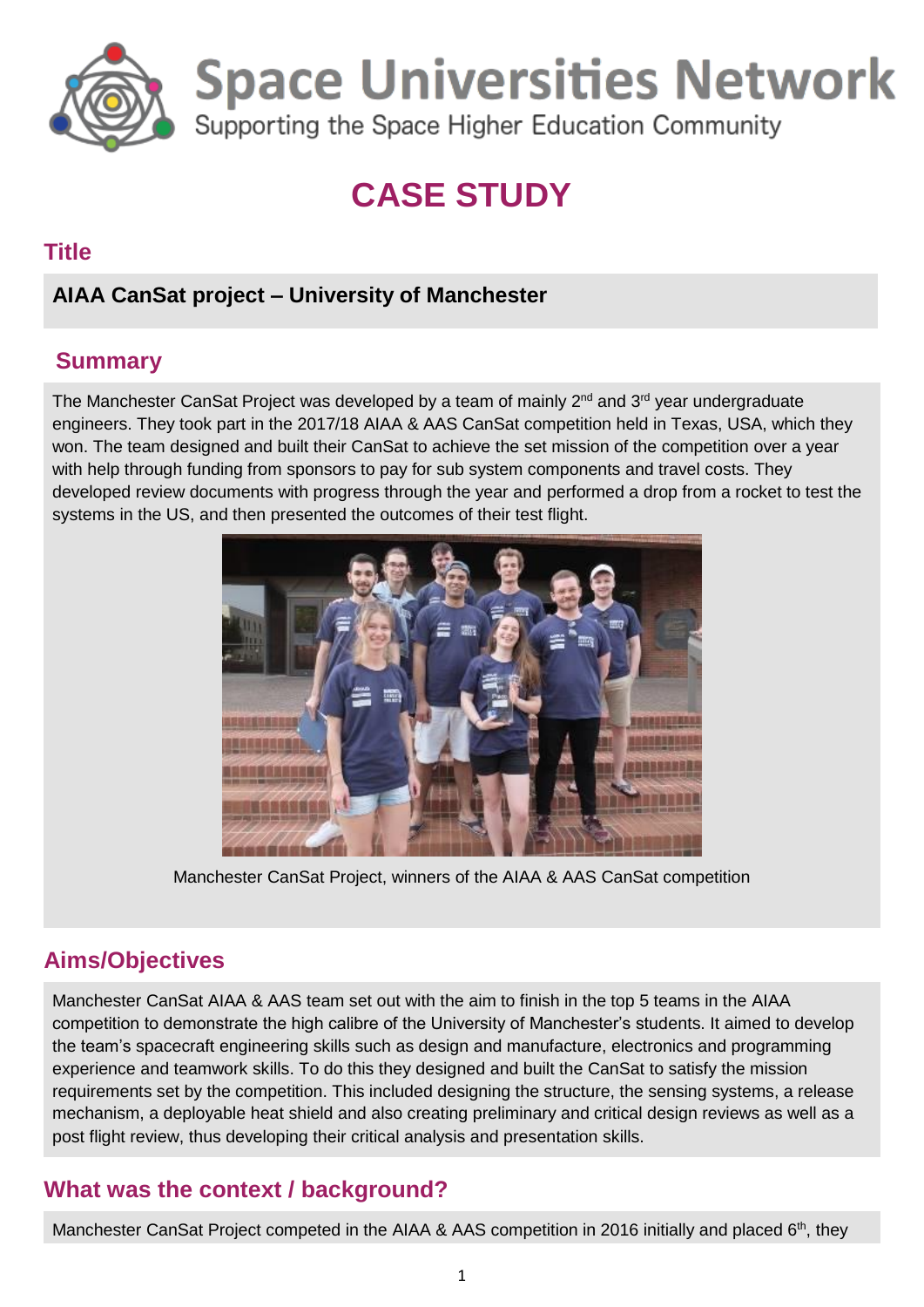decided to compete again with the aim to do better. They competed as they were attracted by the challenge of designing a miniature satellite to very tight requirements and high complexity giving the team a chance to display their abilities in a relevant and practical way whilst developing their space engineering skills. The setup of the society in 2016 was built upon further in the 2017/2018 year as a means to carry over the expertise and knowledge so as to be useful for future iterations of the project. This gave a solid foundation for their work in this competition.

## **How was it organised and who was involved?**

This project and team was organised as an extra-curricular activity within the ManSEDS society (SEDS=Students for the Exploration and Development of Space). It had assistance and leadership from a staff member at the University of Manchester, Dr Kate Smith -senior lecturer in Aerospace Engineering. Organisation of the project consisted of:

- Organising student selection for the Manchester CanSat project (10 students maximum)
- Initial design proposals
- Selecting components and costing
- Organising funding from sponsors in October 2017
- Completing the application form by the end of November 2017
- Completing the Preliminary Design Review by the start of January 2018
- Completing a Critical Design Review by the end of March 2018
- Completing of the flight test and Post Flight Review in June 2018 in Texas

### **What resources did you need?**

#### **Financial:**

Entry into the competition was approximately £75

A budget of £2000 was set using the previous year's costs as a guide and split equally for a flight and backup model of the CanSat. The budget of £1000 for each model allowed the materials and components to be obtained to be of a very high standard.

Travel accommodation and visa related costs totalled £10050 which covers the cost of sending 10 individuals to Texas and stay for 4 days.

#### **Facilities and Academic Support:**

The academic supervisor provided guidance and support with administration and organisation.

Use of Faculty machinery including, 3D printers for manufacturing, a PCB machine for manufacturing the circuit boards as well as soldering irons and a laser cutter. Faculty workshops and standard wood working tools were also used.

## **Describe the activity**

The American Astronautical Society (AAS) runs the [CanSat competition](http://cansatcompetition.com/mission.html) annually and spans 2 terms over the year with the aim to give students an opportunity to do an end to end life cycle of engineering product as opposed to just designing a space related product without any building or testing. The competition specifically is based on designing and building a satellite that fits within the size of a soda can. The requirements for 2017/18 included:

• The CanSat must act as a space probe entering planetary atmosphere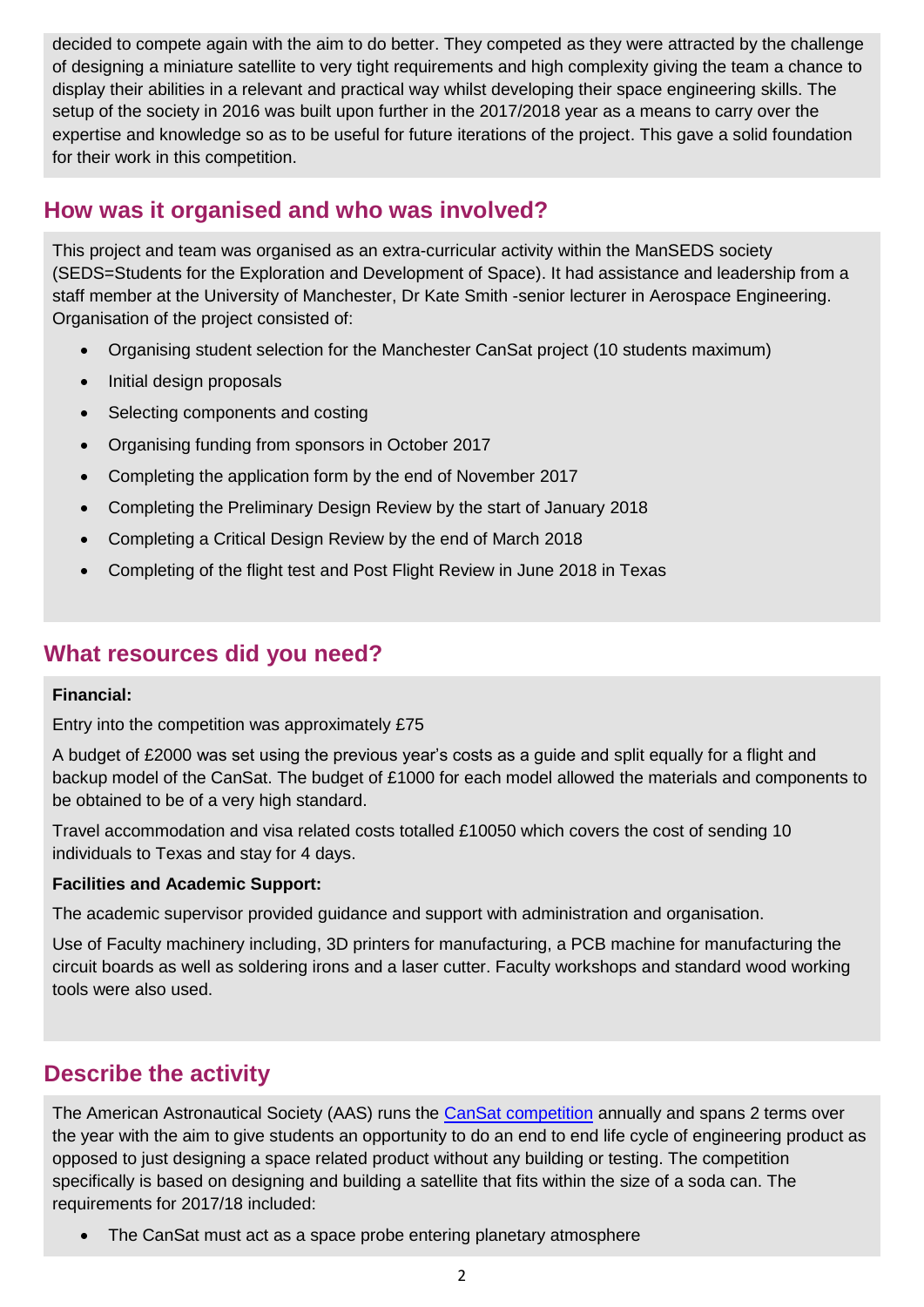- It must carry a single large hen's egg which must survive all portions of flight
- It must operate in the following manner:
	- 1. The probe is launched to an altitude of 670 meters to 725 meters and then deployed from the rocket. Orientation of deployment is not controlled and is most definitely violent.
	- 2. Once deployed, the probe shall open an aero-braking heat shield. The descent rate shall be kept at 10 to 30 meters/sec. The aero-braking probe must maintain a stable orientation with the heat shield facing the direction of descent during descent. Tumbling is not allowed. Active control surfaces or other non-pyrotechnic mechanisms can be used to maintain orientation.
	- 3. At an altitude of 300 meters, the probe shall release the aero-braking heat shield and simultaneously deploy a parachute to reduce the descent rate to 5 meters/sec.
	- 4. The probe shall land leaving the egg intact.
- The probe shall include sensors for tracking altitude using air pressure, external temperature, battery voltage and GPS position.
- A compartment shall be included to hold a large hen's egg.
- The purpose of the egg is to simulate a delicate instrument

(These requirements are taken from the [CanSat Competition Mission website\)](http://cansatcompetition.com/mission.html)

Teams must follow the procedure given in the competition: [Mission Guide -](http://cansatcompetition.com/docs/mission_guide_2018_r20171020_r1.4.pdf) Oct 20, 2017 of conducting a Preliminary and Critical Design review and give a Post Flight review following a test launch in Texas.

After completing the application form and initial designs, the Preliminary Design Review was completed on the 2<sup>nd</sup> of January. This reviews the design, trade-offs and how well the design meets the requirements. The design was presented over a 30-minute presentation to judges of the competition through a teleconference.

The Critical Design Review was due by March 29 and was similar in format to the PDR but contained details of how the systems were fabricated, tested and evidence that the design will meet all the requirements set. This implied that in those 3 months, key components of the design needed to be built and tested.

Both these documents were completed following set templates: [PDR Outline -](http://cansatcompetition.com/docs/Cansat%202018%20PDR%20Outline%20v1.2.pptx) Jan 25, [2018](http://cansatcompetition.com/docs/Cansat%202018%20PDR%20Outline%20v1.2.pptx) and [CDR Outline -](http://cansatcompetition.com/docs/Cansat%202018%20CDR%20Outline%20v1.2.pptx) Mar 19, [2018](http://cansatcompetition.com/docs/Cansat%202018%20CDR%20Outline%20v1.2.pptx)



Manchester CanSat Project performed well in both of these reviews performing in the top 40 teams in the PDR. This allowed continuation into the CDR where the top 5 teams compete.

This is followed by the test flight where the CanSats were launched and released by rockets at a launch site in Texas provided by the AIAA.

Finally, a Post Flight Review was completed involving a 15-minute presentation on their findings from the test flight and 5 minutes for questions from the judges.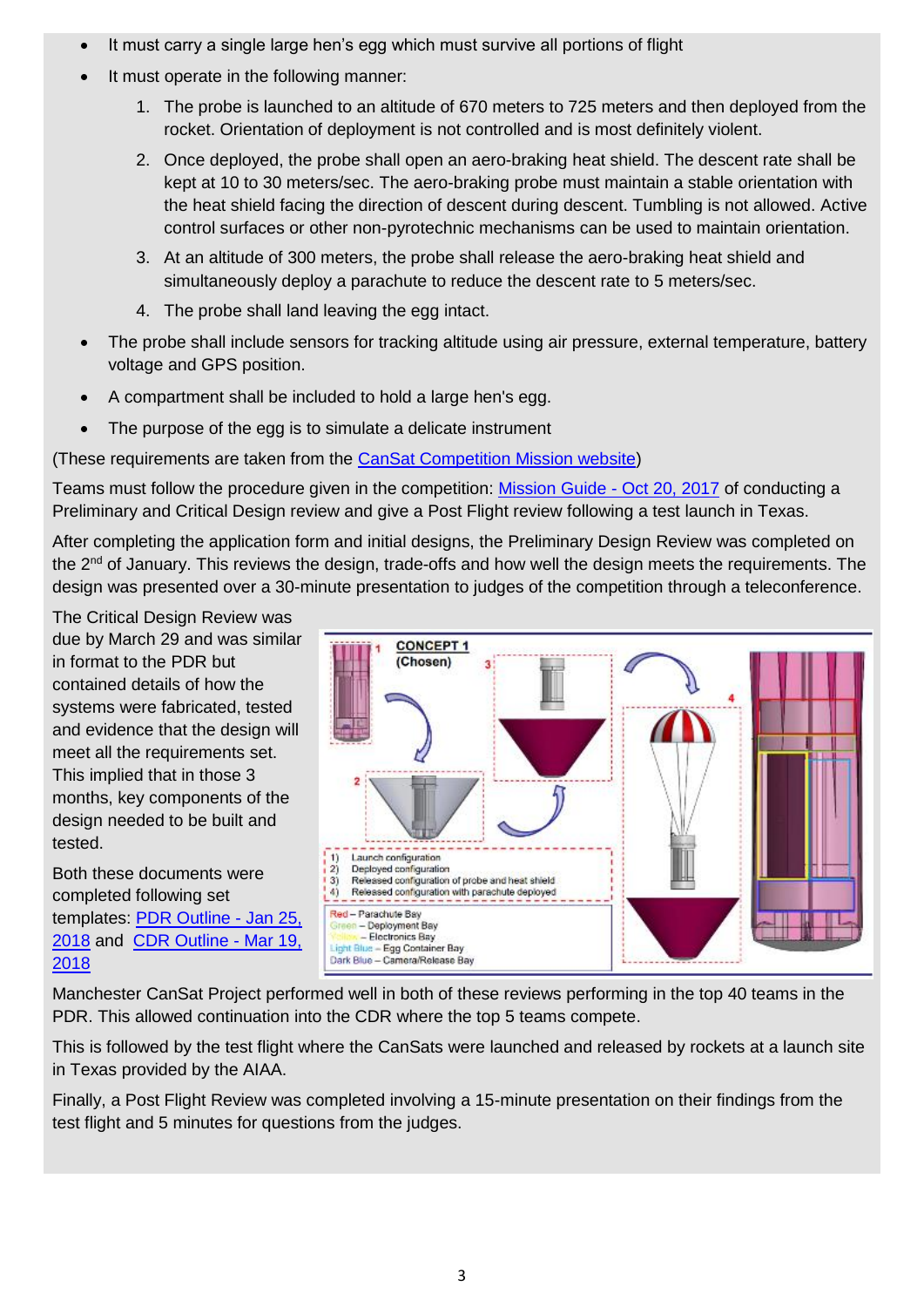# **Has it been evaluated? What feedback have you had?**

The feedback the team gave was that the structure for the project is good for sustainability. The project gave them international recognition as well as useful experience in space engineering, whilst developing their team working skills and applying their learnt knowledge to a practical situation.

# **Key Learning Points**

The sustainable nature of the organisation that Manchester CanSat Project used for this competition is of utmost importance in the success of a CanSat project of this type. By creating a subdivision dedicated to the competition, applying for funding to Airbus [\(MCP\\_Sponsorship\\_Proposal\\_17/18.docx](https://docs.google.com/document/d/1muzJbC3JV-k--iVk8V3GSOhgl1fwo7pbx1BPE3SvBg8/edit) and [Stategic Roadmap](https://docs.google.com/document/d/1yTJ-02GUrpA7YhARqyJtOAheQWFgyNVaJRWUS-NVvLk/edit)  [and Outreach Potential Report 2017/2018\)](https://docs.google.com/document/d/1yTJ-02GUrpA7YhARqyJtOAheQWFgyNVaJRWUS-NVvLk/edit), BAe Systems to obtain appropriately high performance components and materials, and sticking to the tight schedule and review document requirements of the competition, the team was able to succeed in the competition. Building on previous years' knowledge and resources allowed the development of an improved design. Having a multi-disciplinary team was especially beneficial when developing the various subsystems of the CanSat. The team met once a week for 1-2 hours through the first semester week with approximately 8 hours of individual work per week. In the second semester the team met during weekends often both the Saturday and Sunday working throughout the day. This consistent hard work, alongside studying, was required to be successful.

### **Thematic Categories (tick any that apply to your case study)**

| <b>Method</b>                  | <b>Topic</b>                   |              |
|--------------------------------|--------------------------------|--------------|
| <b>Online Text and Notes</b>   | <b>Orbits and Trajectories</b> |              |
| <b>Assessment Materials</b>    | <b>Rocket Propulsion</b>       |              |
| Video and Audio Lectures       | AOCS/ADCS                      |              |
| Lecture Slides                 | Payloads                       | $\mathsf{x}$ |
| Curricula                      | Power                          | x            |
| Video and Audio Clips          | Communications                 | $\mathsf{x}$ |
| Recommended textbooks          | On Board Data Handling         | x            |
| Useful software                | Systems                        | $\mathsf{x}$ |
| <b>Worksheets and Projects</b> | Mechanical                     | $\mathsf{x}$ |
| Simulations                    | Thermal                        |              |
| <b>Tutors' Guides</b>          | Astronomy                      |              |
|                                | <b>Earth Observation</b>       |              |
|                                | History of Spaceflight         |              |
|                                | Other                          |              |

## **Contact Details**

| Name of Organisation | Manchester CanSat Project |
|----------------------|---------------------------|
| <b>Contact Name</b>  | Iuliu-Cezar Ardelean      |